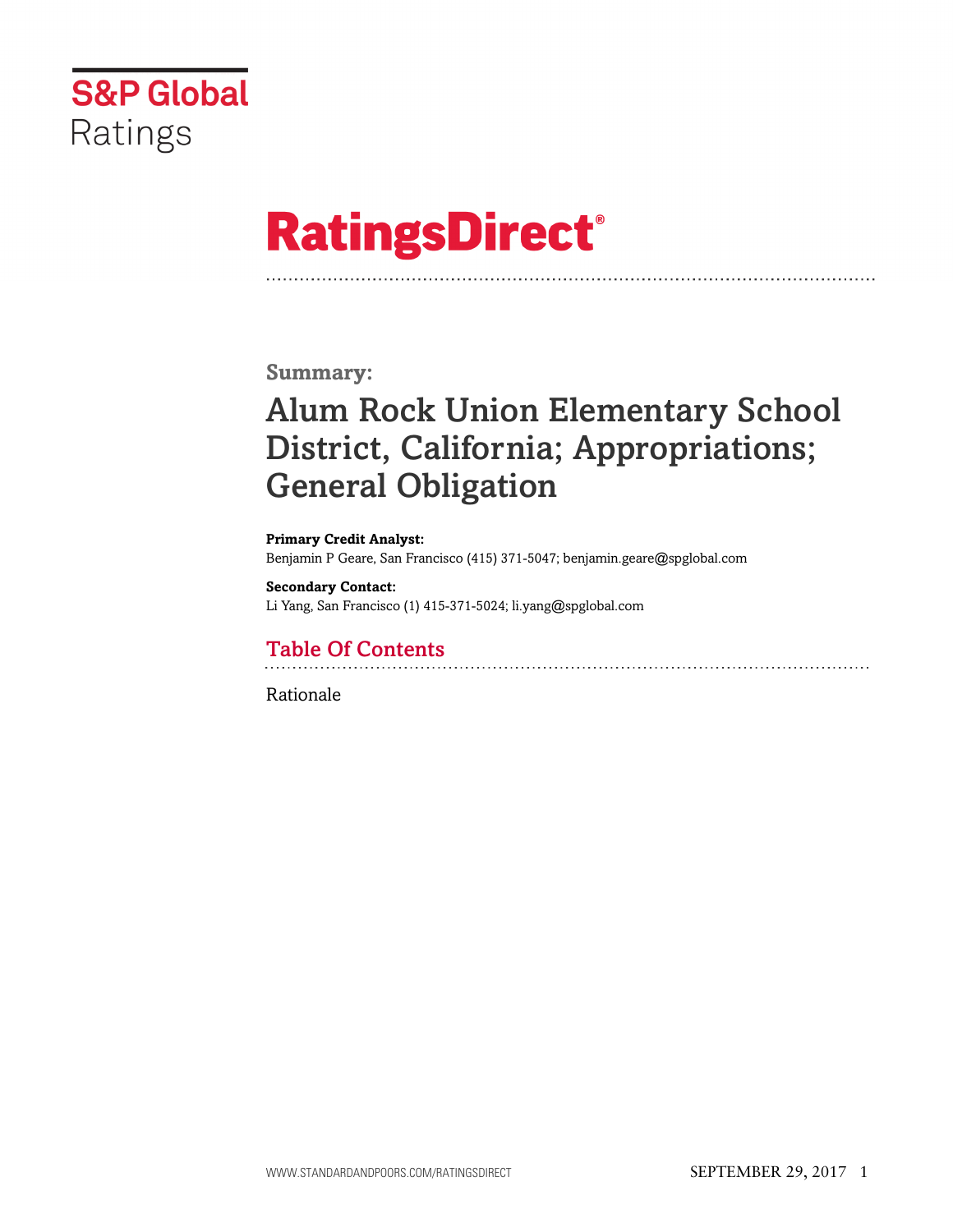### **Summary:**

# Alum Rock Union Elementary School District, California; Appropriations; General Obligation

#### Credit Profile

Alum Rock Un Elem Sch Dist taxable COPs (QSCBs) ser 2010A (MAC) (SEC MKT) *Unenhanced Rating* BBB(SPUR)/Watch Neg Downgraded, On

Alum Rock Un Elem Sch Dist GO **Long Term Rating Community Community Community Community BBB+/Watch Neg Downgraded, On Downgraded, On Downgraded, On Downgraded, On Downgraded, On Downgraded, On Downgraded, On Downgraded, On Downgraded, On Downgraded, On** 

CreditWatch Negative

CreditWatch Negative

## <span id="page-1-0"></span>Rationale

S&P Global Ratings lowered its long-term rating and underlying rating (SPUR) to 'BBB+' from 'AA-' on Alum Rock Union Elementary School District (ESD), Calif.'s outstanding general obligation bonds. S&P Global Ratings also lowered its long-term rating and SPUR to 'BBB' from 'A+' on the district's certificates of participation (COPs). All of the ratings remain on CreditWatch with negative implications.

The rating actions reflect a change in our assessment of the district's management, brought about by confirmation from the district that the Santa Clara District Attorney's (DA) Office has opened an active investigation into the district, our concerns about the district's ability to reconcile its cash position in a timely manner, and the difficulties we have encountered in obtaining information from district management.

Revenue from unlimited ad valorem taxes levied on taxable property within the district secures the bonds. The Santa Clara County Board of Supervisors has the power and obligation to levy these taxes at the district's request for the bonds' repayment. The county is required to deposit such taxes, when collected, into the bonds' debt service fund. The COPs represent an interest in lease payments made by the district, as lessee, to the Public Property Financing Corp. of California, as lessor, for the use and possession of the leased asset.

#### FCMAT report and DA investigation

On June 9, 2017, the California Fiscal Crisis & Management Assistance Team (FCMAT) released an "extraordinary audit" of Alum Rock Elementary School District that concluded: "there is sufficient evidence to demonstrate that fraud, misappropriation of funds and/or assets, or other illegal activities may have occurred in the specific areas reviewed." The report also noted that FCMAT had "serious reservations about the district's ability to repay the COPs without affecting the unrestricted general fund. As a result, the debt service payments pose a serious threat to the district's ongoing fiscal solvency." Based on the 2010 official statement, the next debt service payment for the series 2010A COPs will be on Dec. 1, 2017. Based on subsequent conversations with us, management has indicated that the district has a plan to address the debt service payments for the COPs.

On Sept. 14, the district confirmed to S&P Global Ratings that the Santa Clara County DA's Office had initiated an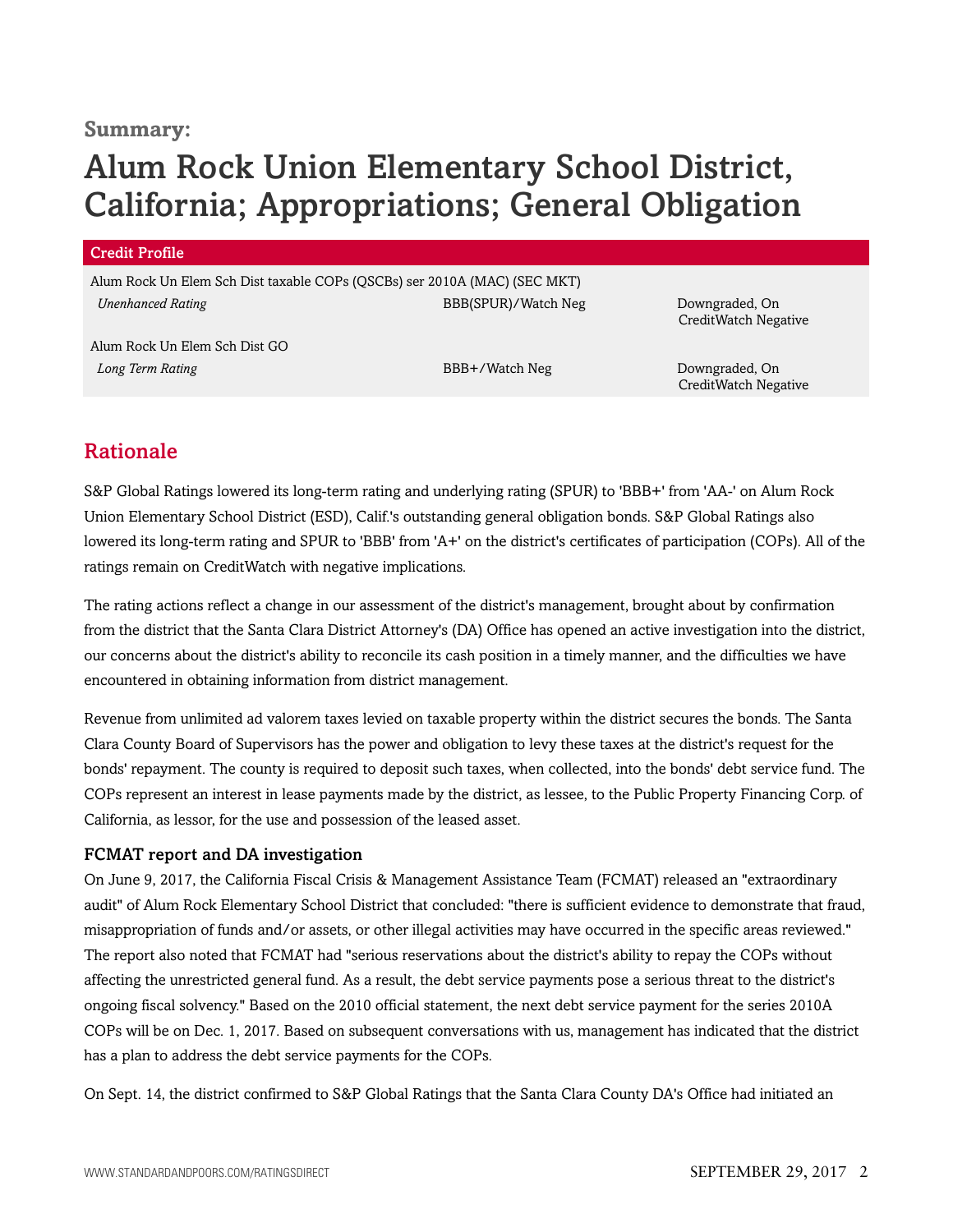active investigation of the district. District intermediaries were unable to provide additional information to us about the investigation, and could not confirm if the investigation's scope went beyond the issues identified in the FCMAT report. The district also declined to provide responses to our questions about how the district is planning for any fiscal contingencies that could arise as a result of the investigation.

#### Conditional budget approval due to cash reconciliation, governance concerns

On Sept. 15, the Santa Clara County Office of Education (COE)--one of the bodies charged with fiscal oversight of school districts--completed its review of Alum Rock ESD's 2018 budget, as required by education code (EC) sections 42127 and 52070, and "conditionally approved" the district's budget. Per EC sec. 42127.4, until a school district receives approval of its budget, the district generally has to operate at prior-year levels. The Santa Clara COE explained that cause for the conditional approval was based on the district's "on-going and unresolved cash accounting issues" coupled with weaknesses in the district's control environment and governance issues, including "micro-management of staff and decision making" and "an erosion of public confidence in the Board's ability to make sound, ethical decisions, especially in management of the Bond program." The letter went on to state, "Requests that the district prepare timely reconciliations of its book's cash to those of the county treasury were made multiple times...during the past fiscal year" but that "delays in providing monthly reports are recurring."

As a condition of budget approval, the COE has requested that the district complete several deliverables by Oct. 8, 2017, including "preparation of the monthly cash reconciliation by each monthly due date" and "preparation of a cash flow report for the current fiscal year that utilizes ending cash balance from the June 30 cash reconciliation as verified by a third party auditor." We note that while the district has received clean opinions on its recent financial statement audits, the Santa Clara COE has additionally required that the district seek approval from the Santa Clara COE for the third-party auditor retained by the district for this audit.

We also note that the district's financial and economic fundamentals could be consistent with a higher rating and that the presence of an active investigation into the district would not necessarily change our assessment of management on its own; however, the existence of the investigation coupled with significant audit findings, concerns by district oversight bodies about governance, and difficulty in our ability to obtain information from the district about these issues caused a change in our assessment of management and potential sources of risk.

The CreditWatch with negative implications placement reflects our concern that the district may be unable to provide sufficient information to assuage the Santa Clara COE's concerns about the district's cash reconciliation. We note that if the district is unable to address these reconciliation concerns, our determination that information provided by the district is reliable could be called into question. After we have further evaluated the deliverables expected in October and other relevant information, we may lower our ratings, or withdraw our ratings, or both. This would occur during the 30 days of the CreditWatch horizon, although it is possible that the CreditWatch status could be resolved sooner.

#### Ratings Detail (As Of September 29, 2017)

Alum Rock Un Elem Sch Dist **Long Term Rating Community Community Community BBB/Watch Neg Downgraded, On Downgraded, On Downgraded, On Downgraded, On Downgraded, On Downgraded, On Downgraded, On Downgraded, On Downgraded, On Downgraded, On Downgraded** 

CreditWatch Negative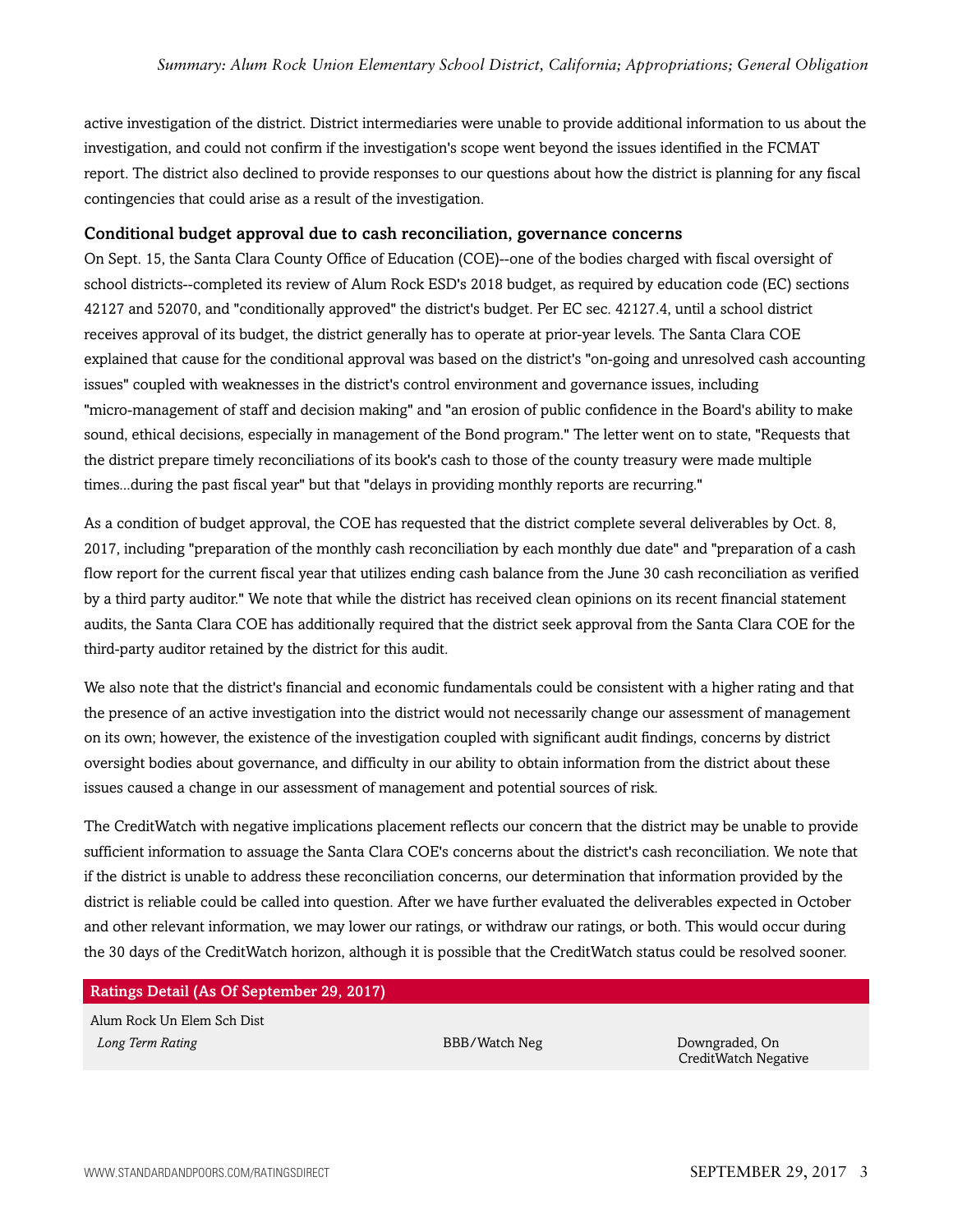| Ratings Detail (As Of September 29, 2017) (cont.) |                      |                                        |
|---------------------------------------------------|----------------------|----------------------------------------|
| Alum Rock Un Elem Sch Dist GO                     |                      |                                        |
| Long Term Rating                                  | BBB+/Watch Neg       | Downgraded, On<br>CreditWatch Negative |
| Alum Rock Un Elem Sch Dist GO (AGM)               |                      |                                        |
| <b>Unenhanced Rating</b>                          | BBB+(SPUR)/Watch Neg | Downgraded, On<br>CreditWatch Negative |
| Alum Rock Un Elem Sch Dist GO (ASSURED GTY)       |                      |                                        |
| <b>Unenhanced Rating</b>                          | BBB+(SPUR)/Watch Neg | Downgraded, On<br>CreditWatch Negative |
| Many issues are enhanced by bond insurance.       |                      |                                        |

Certain terms used in this report, particularly certain adjectives used to express our view on rating relevant factors, have specific meanings ascribed to them in our criteria, and should therefore be read in conjunction with such criteria. Please see Ratings Criteria at www.standardandpoors.com for further information. Complete ratings information is available to subscribers of RatingsDirect at www.globalcreditportal.com. All ratings affected by this rating action can be found on the S&P Global Ratings' public website at www.standardandpoors.com. Use the Ratings search box located in the left column.